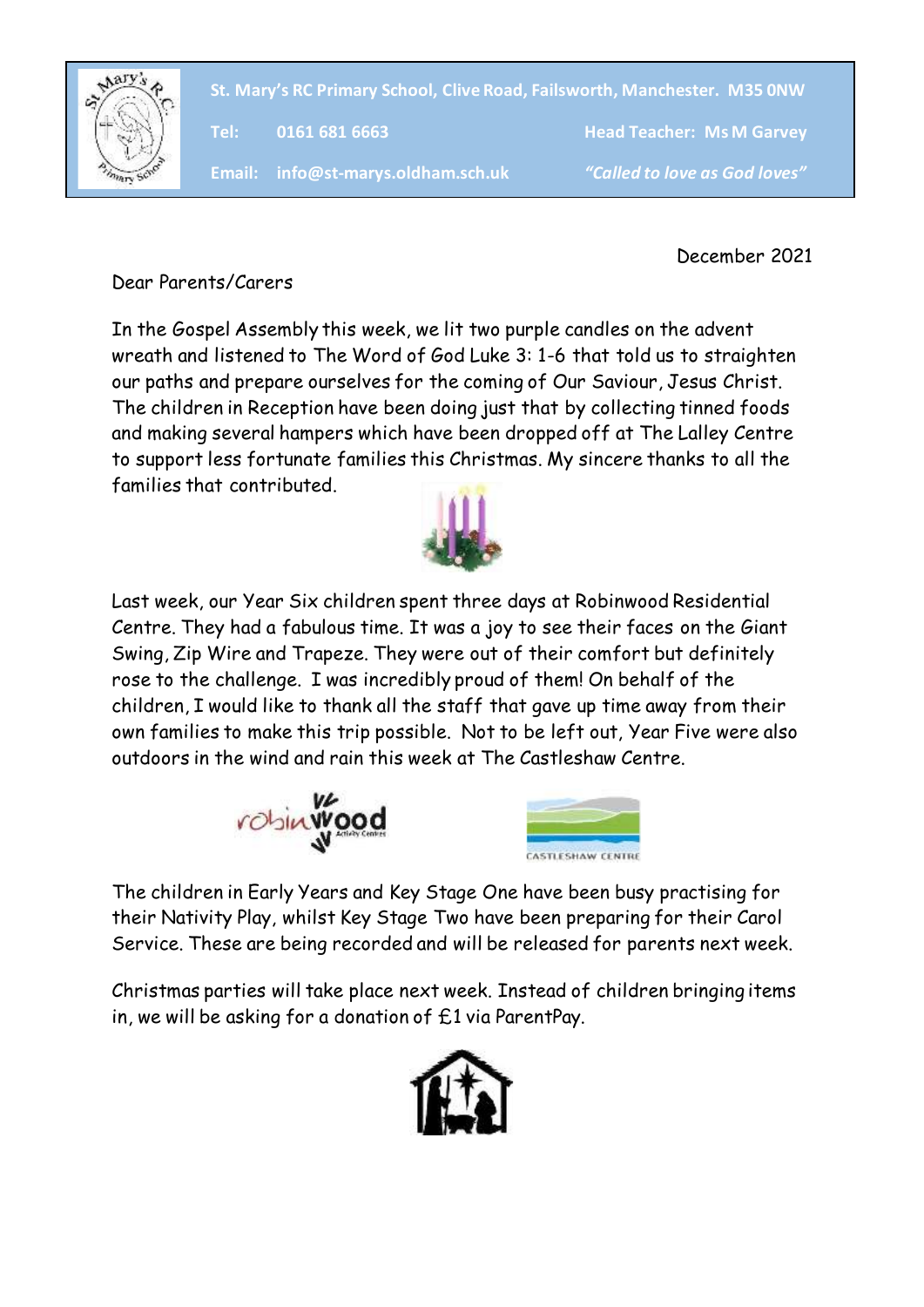With Covid restrictions tightening, could I please remind everyone that only one adult is permitted in the foyer and to avoid using it wherever possible. Currently, many parents are dropping off items that children have forgotten that morning. May I politely ask that you check that your child has everything they need for the day and, if an item is forgotten, that it is left at home until the following day. Thank you for your co-operation as this helps us to keep the school Covid secure.

With everyone's safety in mind, please try your utmost to arrive at school on time rather than using foyer. The gates in KS2 close promptly at 8.50am, KS1 at 8.55am and Nursery ay 9am. If your child is five minutes late each day they are missing the equivalent of a phonics lesson each week in the infants and a maths lesson each week in KS2.



Thank you as always for your continued support.

Ms Garvey Head Teacher

*Stay With Us Lord On Our Journey*



Follow us Twitter at @StMarysRCFW - if you are not on Twitter, you can follow us by scrolling down on the home page of the school website.